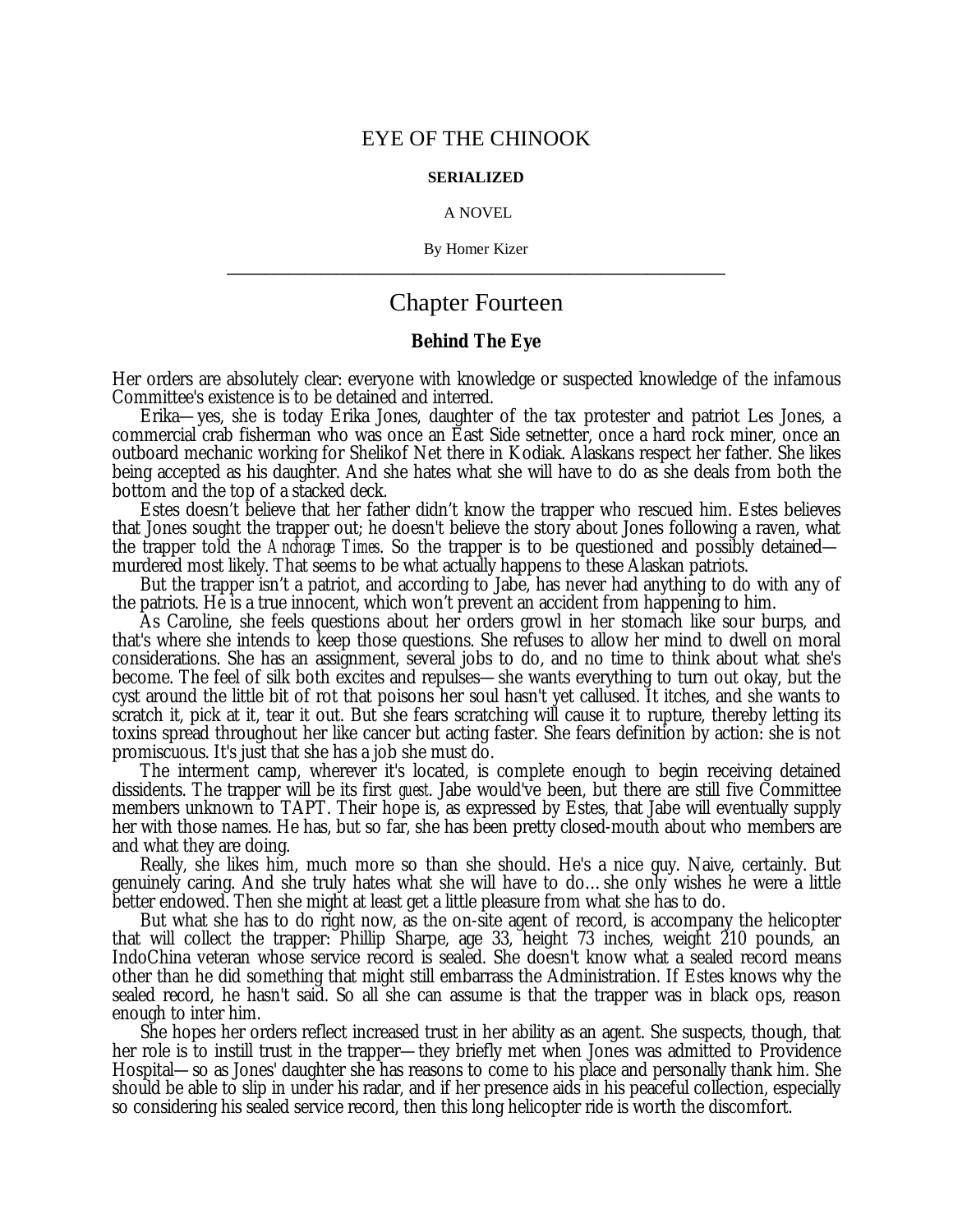She closes her eyes and tries to sleep as she listens to the beating of the chopper's rotor. Below her should be Fire Island and the gray waters of Cook Inlet, visible in the leads of the broken ice floe. Visible, that is, if the sun rises today. In this land of gray skies and gray mud and gray snow berms, she is never certain that it will.

Late last evening, she purchased for herself a jade and diamond necklace— the gold necklace she bought last week is too heavy to wear often. Although her relationship with Jabe still feels tainted, she doesn't feel cheap, especially not after looking at furs. She likes sheared beaver. She decided that the next time she feels used, she'll buy herself a coat or a stole, perhaps both.

The Federal Marshall's office assured her that they could comply with the directive of the Security Council to exclude the FBI from participation in arrests. Again, fear of leaks. No one is to know about the interment camp. If someone finds out, that someone will be campbound before he or she can go to the press. The *Post* just thought Nixon had secrets. Its editors would pee their panties if they knew about what is presently happening in this land of frozen extremes.

She can't sleep, not with—

The helicopter suddenly drops. Her stomach feels like it's in her brain. Then the chopper's hurled upward, pulling her stomach back where it belongs before shoving it lower until she seems to sit on it.

The copilot turns to her and says, "A little turbulence."

"I'll say." She tries to rub the frost from her side window, but it's on the outside. Below her, the broken floe ice of the upper Inlet yields to long, curving, gray mud flats strewn with cakes of dirty ice, some of the cakes as large as railroad cars. But she sees only the frost, its crystals as small as poultry lice on the feathers veining across the window.

The mud flats give way to a few miles of rolling plains covered with naked cottonwoods mingled among small stands of white spruce. Still mostly frozen rivers meander through the lowlands, their channels entwined like the rags of a throw rug.

Passing beneath her now are timbered ridges, a sea of trees, green and rusty boughs hanging to the sides, squat stems like hollyhock skirts on clothespin dolls. Soon, though, they are replaced by jagged peaks that rise beside and above her. The helicopter rises into and through the clouds— the sky is bright blue and wind buffets them, sending the chopper reeling like a drunk in a bar fight.

Momentarily blinded by reflected glare off the snow, she becomes confused. Ears plug. Sinuses instantly swell. Her forehead throbs as her heart plugs her throat, causing her lungs to ache as the unpressurized craft rocks unsteadily up & over jutting outcroppings of windswept rock, where roily eddies of suspended ice particles churn and appear like smoke.

Without looking, she senses that despite his briefcase full of weapons and bulletproof vest, the Federal Marshal seated beside her is also nervous. She suspects his nervousness comes from the trapper having a sealed record. The marshal probably knows more than he has said, and if she could, she would pray the simple prayers for protection she had recited as a girl. If ever she needed protection, it is now when wind threatens to dash the chopper against one of the snow-covered peaks as the machine climbs like a kite with too-short a tail, and a veil of secrecy conceals their landing site.

The shadow of their Bell Ranger lies black and fragile on the snow ahead of them. It bumps hard against this mountain, then that one; its smacks into a cliff face, then gets lost in the blowing snow above a ridge. A harbinger of bureaucracy, it precedes them as a death angel might.

The trapper escaped the Park Service's attention when the official list of *in-holders* was compiled for the newly created Becharof National Park. He wouldn't have come to statewide attention if Les Jones would have been considerate enough to have died at sea, or in the mountains.

Struggling over one last ridge, the helicopter tips forward and descends through a serpentine pass between peaks. In a few more minutes, they are speeding over rolling hills, mostly snow covered. They pass over willows and moose, a pack of wolves crossing a beaver dam, more moose and willows and cottonwoods as they race across the immensity of the landscape. The helicopter with its beating rotor seems like a wasp above a field of white clover, unable itself to gather nectar, only able to prey upon the bees.

She finds it incomprehensible that Les Jones, delirious, with known heart problems, crossed the mountains over which they have just flown. She'd like to know how he did it, if he really did it. And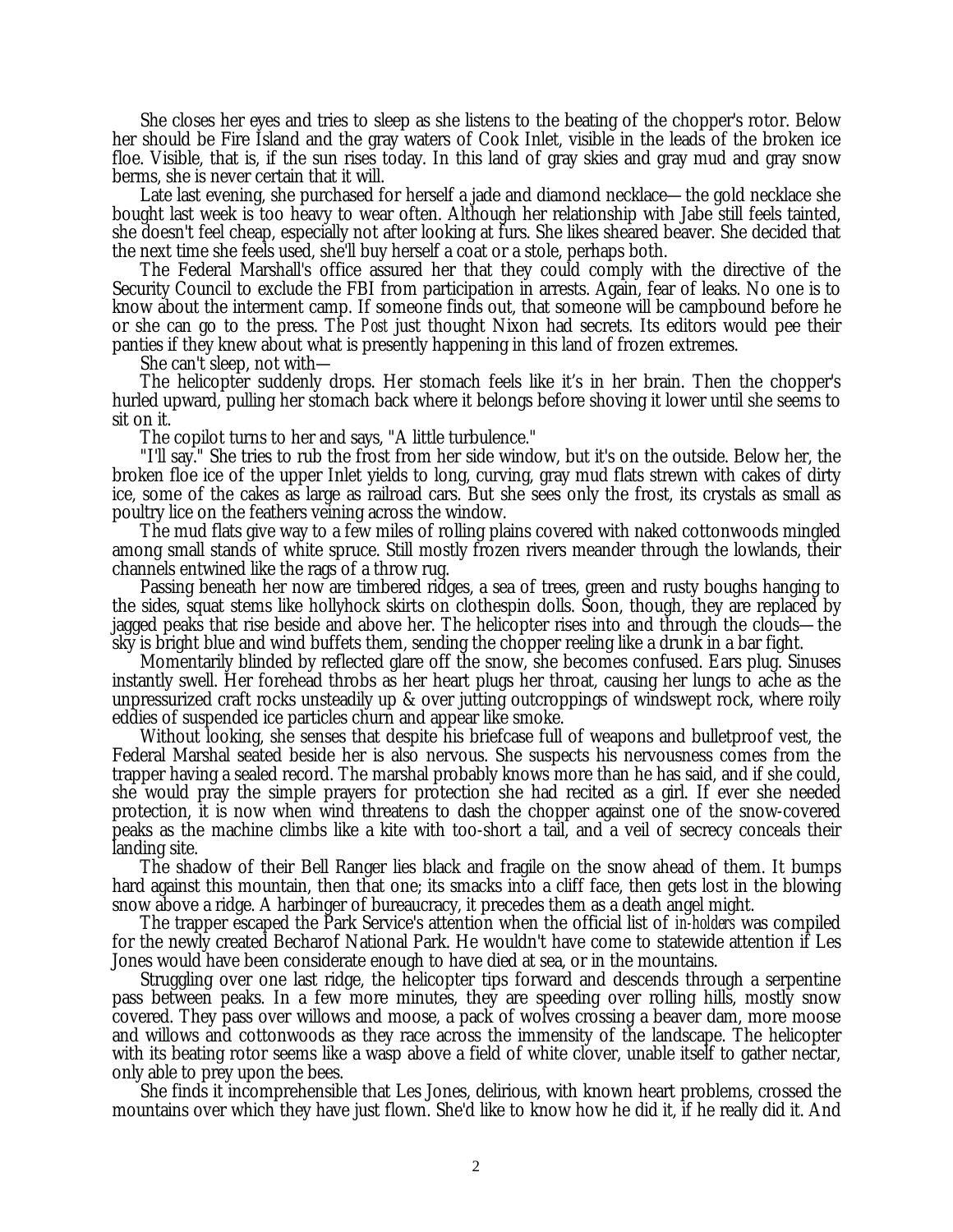she wonders what the marshal thinks of having to evict the trapper and his family. A job is a job, she knows that. But she wishes there were a better way to move the trapper than simply flying in and burning down the trapper's home, wishes that interment wasn't their only option. However, it isn't her fault the trapper choose to build his cabin on land Congress would later designate as being of national importance and worthy of protection as part of the national trust. It isn't her fault that Les Jones staggered into his dogyard and had on him that secessionist document, which the trapper might have read. Just the trapper's bad luck. And she feels bitchy; she is again Caroline, the agent wanta-be who is really a secretary in a nightmare, a records clerk who has been promoted beyond her competence.

What does a sealed service record really mean? Could it be the only reason that the trapper is being evicted? She would like to think that— she would then feel better about what she has to do. But she suspects the truth is that the trapper is just in the way, merely one of many Alaskans who will have to relocate to villages so that the wildernesses can truly be *Wilderness*.

She really wishes she could've stayed in Anchorage. As an extension of the National Security Council, she possesses obscene power.

She doesn't expect the trapper to willing let his home be burned, nor to voluntarily be interred. She expects trouble, probably some shooting considering that sealed record. Despite her week of firearms training, she's still afraid of guns. She wasn't around guns at home; her father hadn't owned a gun. So she's apprehensive about the weapons in the marshal's briefcase.

The flight plan filed by the pilot before they left Anchorage called for refueling in either King Salmon or Port Heiden, she doesn't remember which. She imagines they have reached one or the other of the villages when they roar over several rusty quonset huts with wood smoke seeping from stovepipes protruding from arched roofs. The trampled mud and snow around the red rusty huts is littered with snow machines and skiffs and dog shit— dozens of barking dogs, chained to stakes, leap and snap at the low flying chopper.

They pass over a dilapidated wood building the size of a barn, then over an equally large wood building recently painted white, then over a roadway, a rusty crawler tractor, and a pack of dogs running loose. Lined by scrub willows, the airstrip seems a mile long. Finally, though, the pilot sets them down beside a large, black rubber fuel bladder.

The marshal leaves the helicopter to stretch while the pilot stands shivering beside the bearded attendant who emerged from a tiny shack to pump fuel. She sees the breath of all three so she remains seated while the copilot completes paperwork, every form in triplicate.

Despite the illusion of spring caused by willows swollen red and yellow from rising sap, icicles grow in the attendant's mustache. They lengthen downward and appear as canine teeth as his beard becomes sheathed in ice. She shivers just watching him drag the fuel hose away from their helicopter, a metal wasp that will soon sting.

The marshal returns, and the pilot starts the engine whirling, the rotor flailing above them.

The engine's whine becomes a scream; the rotor tips *pop*. As if by magic, the wasp lifts itself above the snow, tips forward, and speeds towards the mountains, racing its shadow to the hidden cabin of the good samaritan.

She tries to doze, but before she falls asleep, the marshal thumps her shoulder as he points to a smoking speck in the distance ahead. She again tries to wipe the frost from her side window. It's still on the outside, but through it she sees a squat log cabin with bare eaves and smoke rising above its angled roof. Beneath the eaves, a double tier of split firewood lies wrapped around three of the cabin's sides… it will burn hot and completely.

The ground surrounding the cabin is free of litter. One pair of long-tailed trail shoes, an axe stuck in a chopping block, a parked dog sled— the cabin has about it an aura of orderliness that extends to the elevated log cache built to its north side, and to the tethered huskies in a dogyard screened from the cabin by young willows.

They circle the cabin as the wasp slows, and a swirling cloud of frost crystals rises like dust from beneath the twirling rotor. As they set down, dogs yap and howl and strain tight chains. Several of the closer huskies bounce up & down on four stiff legs as they snap at nothing, and a man with a full beard steps around the corner of the cabin and hollers at the dogs loud enough that even inside the wasp and over its turbine, she hears him yelling. He casually carries a rifle with a hole in the end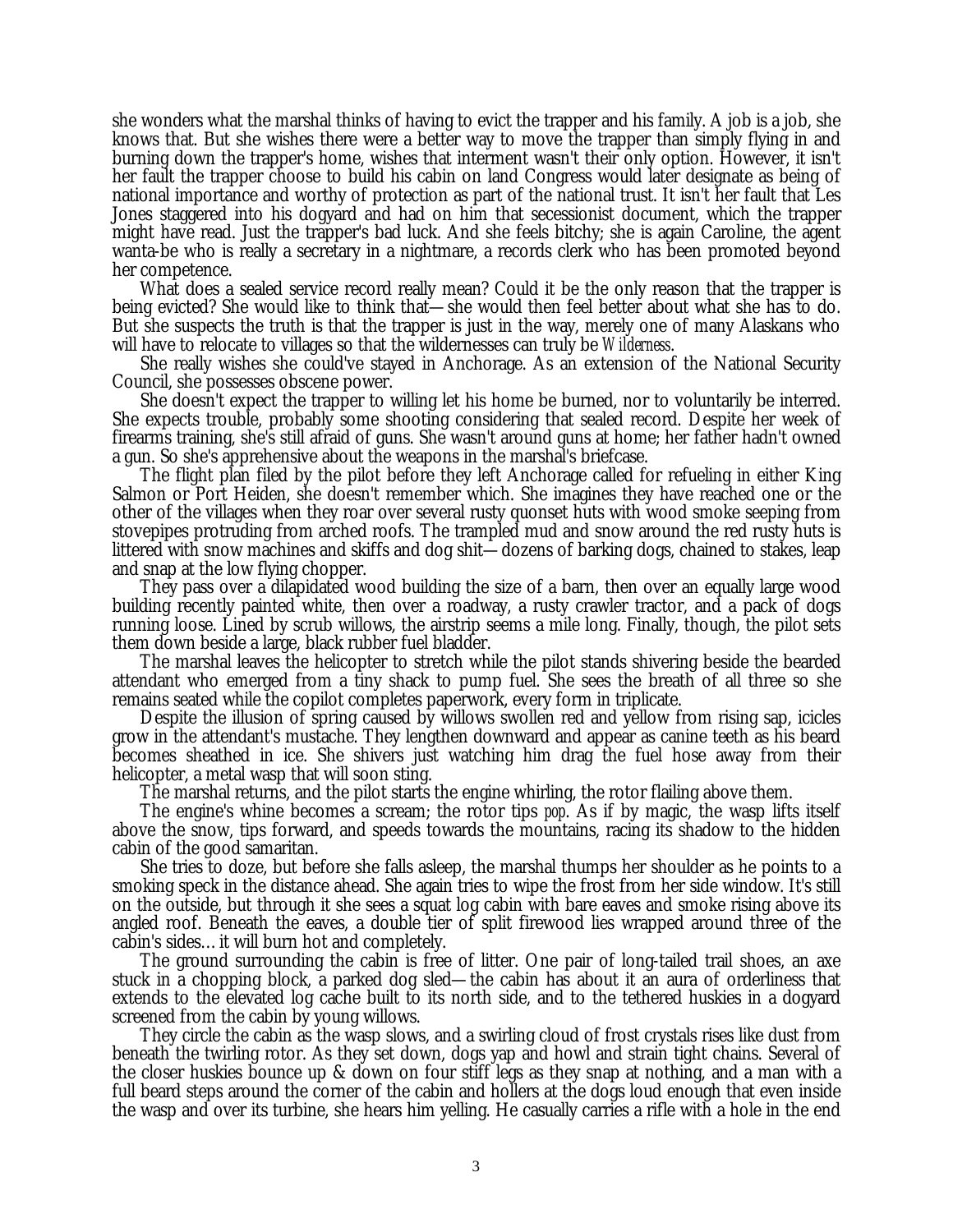of its barrel as large as the wood dowel in Erika's clothes closet; that is what she was told. She hates guns, most of all his, and she knows trouble is unavoidable. What's in his sealed record that the gun and the government hide? Obviously something terrible.

Telling the marshal, "Wait here," she unbuckles her seatbelt. She doesn't want to do what has to be done. It seems neither fair, nor right. And she catches the marshal staring at the rifle. "Give me ten minutes before you come after me."

As the rotor twists to a stop, its long blades drooping nearly to the ground, she squeezes past the marshal and opens the door. The noonday's bitter cold instantly passes through her wool pants and fleece-lined boots: it clenches her breasts and seemingly smites her. The muscles of her face shrivel and the lobes of her ears become stiff, then numb. She forces her feet to move, to jump down, and as soon as they touch the ground, cold penetrates the soles of her boots.

The heavy-set trapper waves her around to the front of the cabin. He holds open its single door as she hurries inside. And when he closes the door, he seemingly turns out the lights— the only light comes from a small, Visqueen-covered window to the side of the door.

The cabin stinks of rancid lard.

Standing a step inside, letting her eyes adjust to the darkness and her nose to the stench of stretched animal hides, she finds herself staring at the smiling face of an obviously Native woman about her age, a smile filled with black snags for teeth, the curse of orange-flavored breakfast drinks.

For a passing moment, her stomach becomes queasy as she feels her own teeth decay to snags. She imagines being unable to smile because her teeth embarrass her; she imagines feeling soup pass around the snags, feeling a snag snap as she bites into a steak, feeling her breath sucked through the gap. And she determines to do what she can for this woman.

Glancing around the cabin's interior, she sees the unlit kerosene lamp that sets on the half sheet of plywood serving as the table. A red Coleman lantern with a smoky chimney hangs from a nail driven into a log ceiling joist. A ladder of peeled saplings leads to a half loft. Over its edge hangs the foot end of a sleepingbag.

The logs are chinked with pink spun glass insulation and moss, with more insulation than moss near a rusty, sheet-iron stove that occupies one front corner; bundles of furs are piled in the other front corner of the cabin. Leaned against the wall to the left of the stove are narrow, tapered boards with their edges round, some reaching to the loft. Nailed to the logs to the right of the stove is a wood dynamite box that serves as a bookshelf for a Bible, a couple of paperback Westerns, and a Betty Crocker cookbook. On a plank shelf above the table is an opened sack of Krusteaz pancake mix, a can of Darigold butter, a tin of Wisconsin maple syrup, and a jar of that infamous orange drink. Four blue enameled-ware pie plates and four cups of the same ware nest on the near end of the shelf. Between them and the sack of Krusteaz, a wood mixing bowl filled with handcarved spoons threatens to slide off the shelf's front edge.

Turning to the trapper, she says, "I'm sure you're wondering why I'm here… do you remember me?"

"I seen you before."

"That was my dad you found."

"Ah-kay, now I recognize you."

Nodding to the trapper's wife, she says, "I'd like to talk to you outside. About Dad."

"Sure." The trapper reaches for the doorlatch, a curved tree limb fitted into a notched two-by-four nailed to the jam. But before his hand touches anything—

The door flies open. She hears a *pop*, then a blinding flash stuns her as the shock wave knocks her flat. Redness and blackness seize her mind, the colors dissolving into brilliant whiteness as consciousness fails. But before she passes completely out, she hears cursing, the staccato rattling of automatic weapons fire…

How long she was unconscious, she doesn't know. When she opens her eyes, she isn't certain where she is. The pilot cradles her head. But all she sees is a doughnut around a red flash that seems to expand, becoming larger and larger, not going away when she closes her eyes, but continuing to get bigger, crinkling in its middle like a single color in a kaleidoscope. Prisms of redness. Twisted. Mirrors flashing redness against redness, the entire world brilliant red sickles slashing, slashing, slashing, bloody and dead.